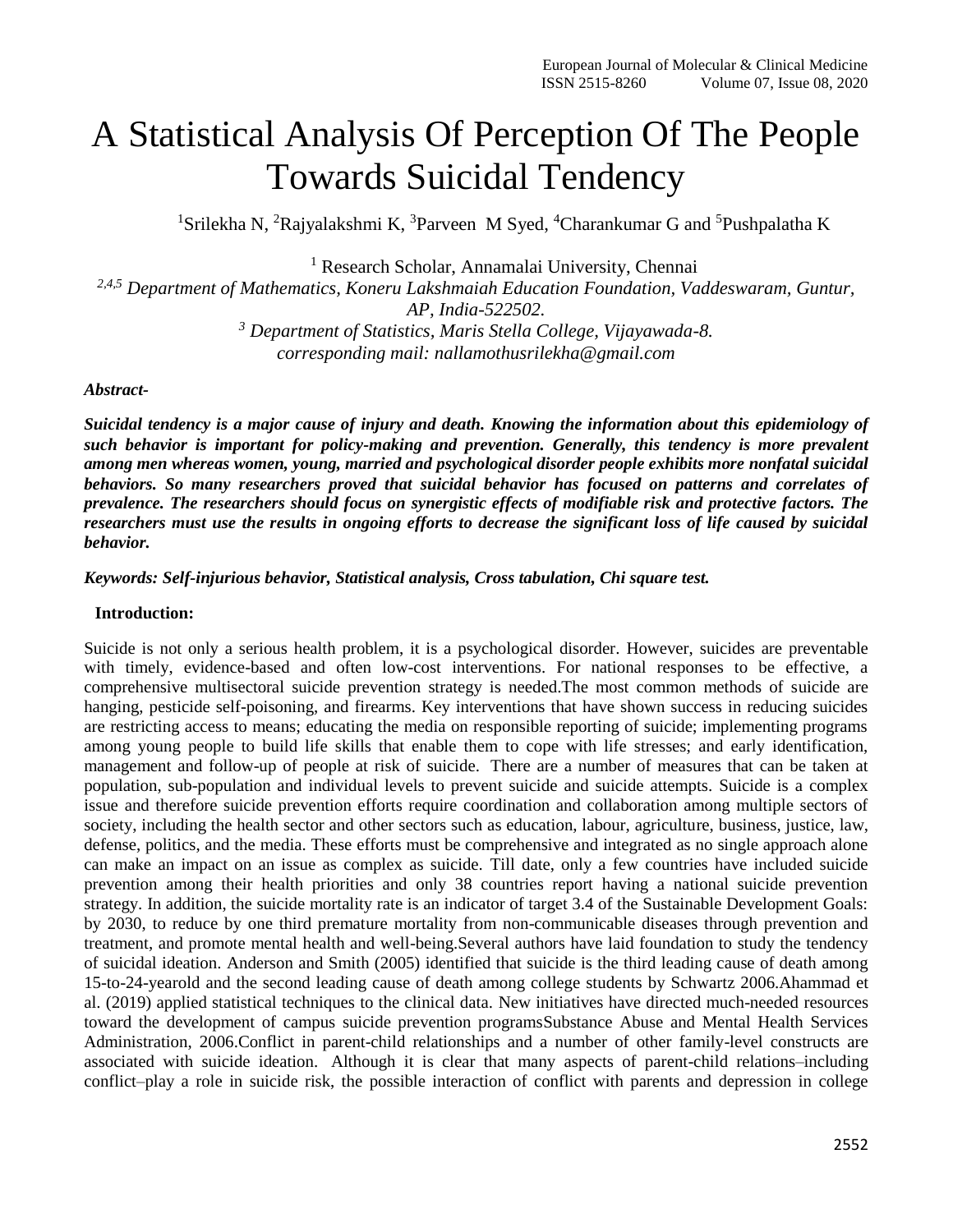students is poorly understood.Several authors adopted different statistical techniques to analyse the statistical data. In this paper we use different statistical techniques to draw inferences by following the works of [Ref. 8-10].

# **Objective of study**:

The goal of the present study was to estimate the predictive ability of several suspected risk factors and their interactions on suicidal ideation among the residents in Andhra Pradesh.

- $\triangleright$  Estimate the proportion of respondents with suicide ideation
- $\triangleright$  Determine the human suicide ideation, including an evaluation of such factors as depressive symptoms, affective dysregulation, parent-child conflict, perceived social support, alcohol use disorders.
- $\triangleright$  Examine suicide ideation among those respondents without depression in order to address the question that a distinct set of factors might predict suicide ideation in non-depressed students

# **Methodology:**

Data were collected from a small sample of residents belonging to different regions of Andhra Pradesh. Thus, convincing sampling was conducted using 150 valid cases to check both measurement and the research model. We have collected data through primary sources. For collecting data, survey questionnaires were preparedand refer sources from internet. We made a list of questions, which were narrowed down, to a few. Then we gave out the questionnaires collection of quantitative data. Questionnaire was structured in the form of scale in which respondents evaluate only one object at a time in the four points ranging according to the question. To make the filling and analysis of questionnaires easy and accurate, we used both the forms of collecting data through questionnaires. Data obtained through primary sources namely interview and mailed questionnaire method using Google forms. Our response rate was 100% with the sample subject answering all the questions.There were 27 questions in the survey to obtain data.To carry out the analysis of data various statistical methodsadopted and presented in the results and discussion part.

# **Results and Discussion:**

# **Table: 1 Cross tabulation between the Gender and the opinion for the depressed, hesitating to consult psychiatrist**

| <b>Gender</b> | Depressed victims hesitate to consult psychiatrist or get | <b>Total</b>                                        |                                 |    |
|---------------|-----------------------------------------------------------|-----------------------------------------------------|---------------------------------|----|
|               | not considering<br>mental illness a<br>big problem        | feeling guilty to<br>consult or feeling<br>shameful | mindful of what<br>others think |    |
| <b>Female</b> | 24                                                        | 38                                                  | 34                              | 96 |
| <b>Male</b>   |                                                           | 27                                                  | 19                              | 54 |
| <b>Total</b>  |                                                           | 65                                                  |                                 |    |

# **Table 2: Cross tabulation between the gender and opinion about personalities with more risk for suicide.**

| <b>Gender</b> | Who has the more risk for suicide |            |           |                  |               |     |
|---------------|-----------------------------------|------------|-----------|------------------|---------------|-----|
|               | over                              | aggressive | extrovert | <i>introvert</i> | others(specif |     |
|               | thinker                           |            |           |                  | y if any)     |     |
| <b>Female</b> |                                   | 14         |           |                  |               | 96  |
| <b>Male</b>   | 22                                | 14         |           |                  |               | 54  |
| <b>Total</b>  | 73                                | 28         |           |                  |               | .50 |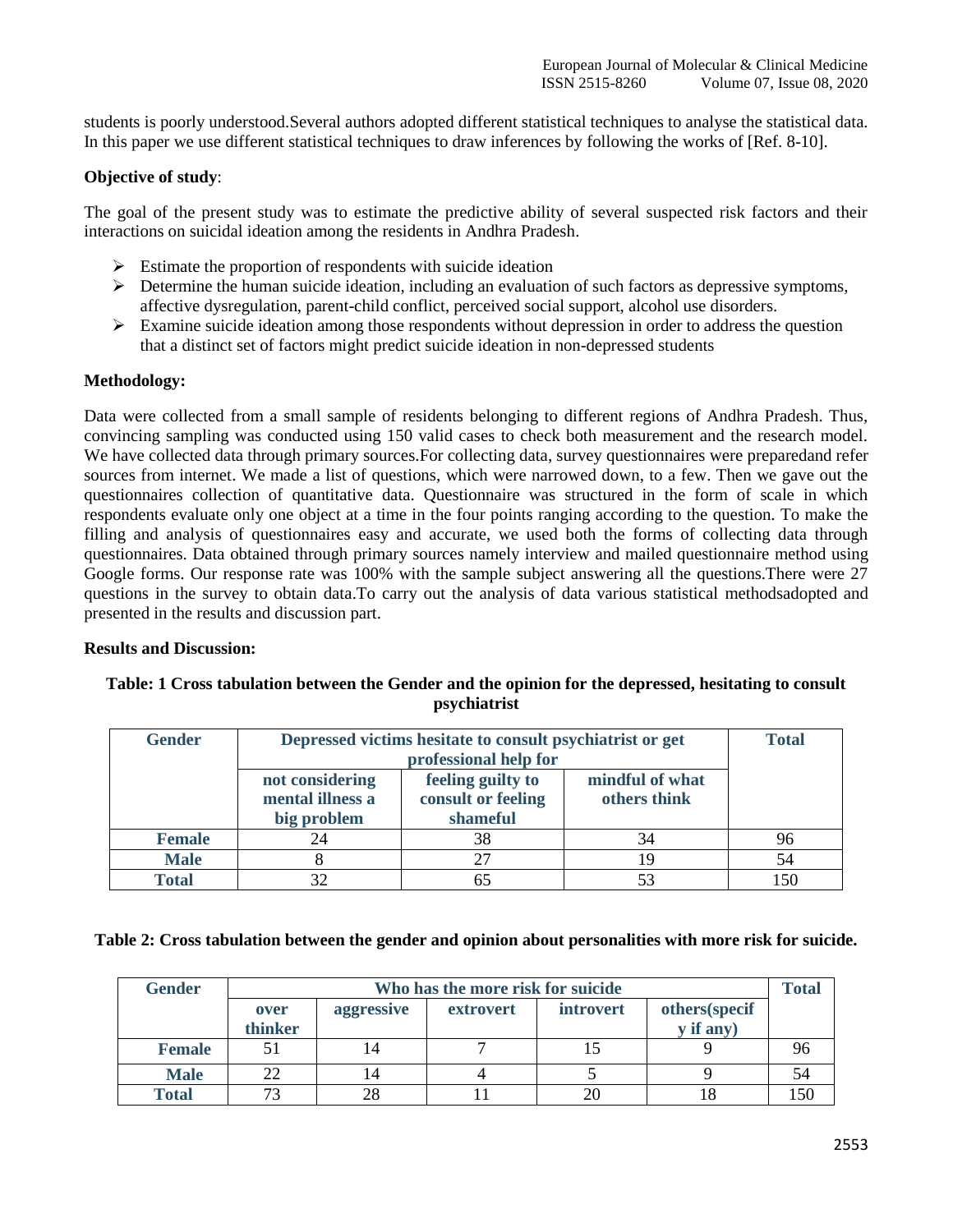From the results of Tables 1 and 2, we can observe the opinions on the reasons for depressed victims hesitating to consult psychiatrist also observed that there is no effect of occupation on the variables-Alcohol and drug abuse increases the risk for suicide, Reasons for suicides in teens, at 5% level of significance.

# **Table: 3CHI SQUARE TABLE FOR GENDER WITH VARIABLE**

**Null Hypothesis (H0):** There is no gender effect on the variables that we have considered in the following table

| S.NO           | Variables $(X^*Y)$                                                                          | $X^2$ Value | <b>Significant value</b> | Accept/Reject |
|----------------|---------------------------------------------------------------------------------------------|-------------|--------------------------|---------------|
| 1              | Depressed victims hesitate to<br>consult psychiatrist or get                                | 2.546       | 0.280                    | Accept        |
|                | professional help for                                                                       |             |                          |               |
| $\overline{2}$ | Suicide can be predicted                                                                    | 1.517       | 0.678                    | Accept        |
| 3              | Signs of depression might be                                                                | 5.108       | 0.276                    | Accept        |
| $\overline{4}$ | Who has the more risk of<br>suicide?                                                        | 6.053       | 0.195                    | Accept        |
| 5              | Reasons for suicides in teens<br>might be                                                   | 2.187       | 0.701                    | Accept        |
| 6              | Reasons for suicides in<br>adolescents might be                                             | 2.341       | 0.673                    | Accept        |
| 7              | Reasons for suicides in elders<br>might be                                                  | 2.939       | 0.568                    | Accept        |
| 8              | Do you know how to deal<br>with depressed?                                                  | 4.573       | 0.03                     | Reject        |
| 9              | Can family and friends help in<br>preventing suicide of their<br>loved ones?                | 2.233       | 0.525                    | Accept        |
| 10             | Games such as 'Blue whale'<br>are provoking gamers to<br>suicide. How can we avoid<br>them? | 3.507       | 0.173                    | Accept        |

From the above table we observe that the variable "dealing with the depressed" has an effect of gender upon it, at 5% level of significance.Also, the variables-hesitation of the depressed to consult psychiatrist, suicidal prediction, signs of depression, personalities with more risk for suicide, reasons for suicides in teens, , reasons for suicides in adolescents, , reasons for suicides in elders**,** family and friends preventing suicide of their loved ones, avoiding suicidal games are not affected by their gender.

# **CONCLUSION:**

In this study we got to know people's opinions on suicides and their ideologies on suicidal games and many. We analyzed the opinions about suicidal thoughts of people belonging to different regions and of different categories. This study gives a complete idea about the opinions of them about suicides, their knowledge of dealing with the depressed and also avoiding suicidal thoughts. A social and public health response to suicide is very crucial, and should complement a mental health response. Mental illness is a risk factor for suicide, as it is in developed countries. These tend to relate to societal structures and specific stressors also acknowledges that suicide is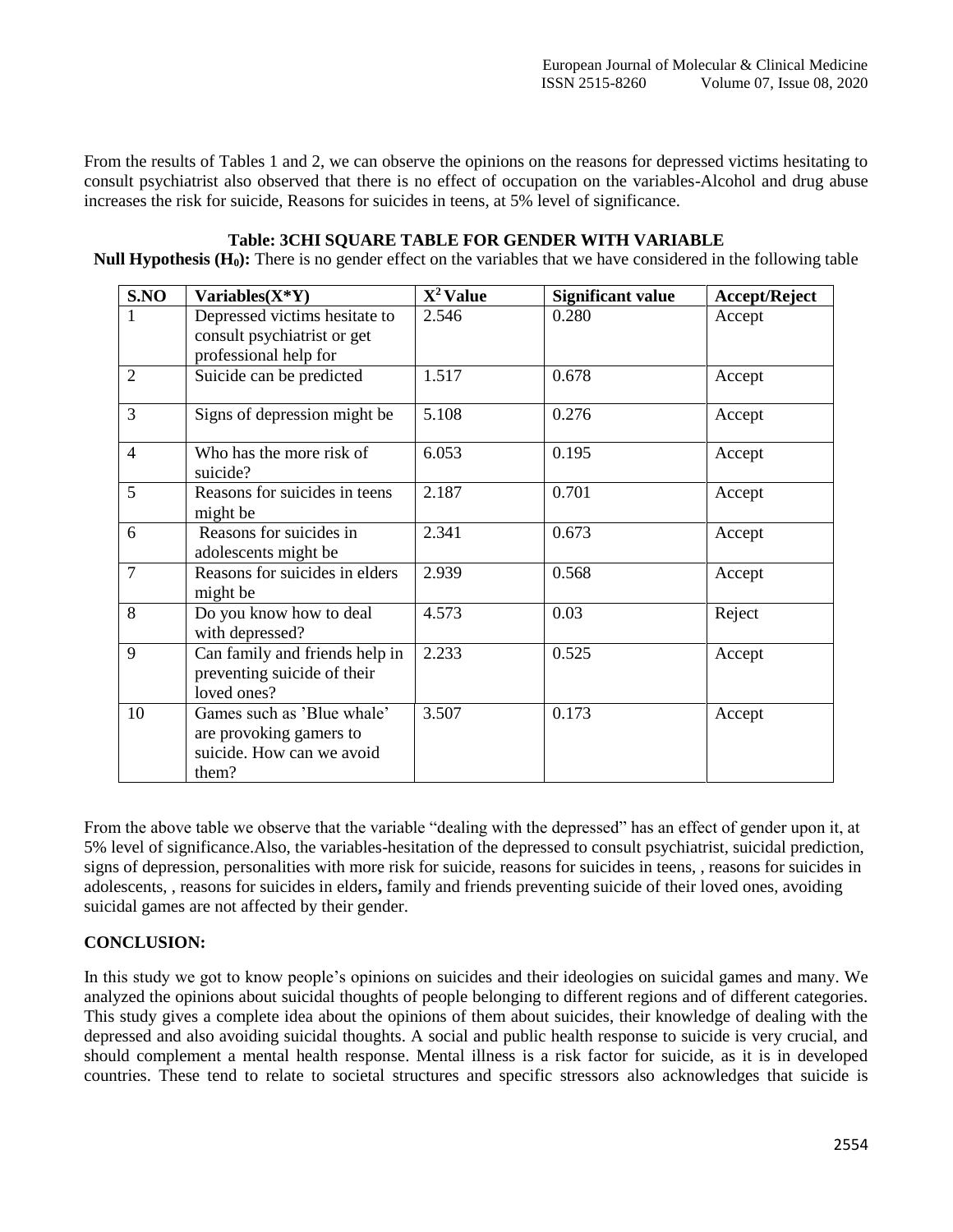preventable. A key step in such an approach involves modifying attitudes toward suicide via educational efforts and legal levers (e.g. decriminalizing suicide)

## **Limitations of the study:**

No matter how efficiently the study is conducted and developed, every study has certain limitations. The limitations are the matters and occurrences which are out of investigator's control.Similarly, this study also suffers with certain limitations which are enlisted below:

- $\triangleright$  We collected it on our availability and the major part of our sample consists of females.
- $\triangleright$  The questionnaire is filled by respondents and they may feel shy and sensitive in providing the accurate and honest answers.
- $\triangleright$  This analysis is limited because it relies on statistical tools of the respondents about suicidal thoughts and might not be accurate.
- $\triangleright$  No broad or specific risk factors stood out as particularly strong risk factors have been evaluated within narrow methodological limits.
- $\triangleright$  We were unable to accommodate the inclusion of studies that employed advanced statistical techniques, some of which included time-varying risk factors
- $\triangleright$  Many of the reported estimates may overestimate risk factor effects because we mostly concentrated about studying teenagers.

## **REFERENCES:**

1. Ahammad S H., Rajesh V., Saikumar K., Jalakam S., Kumar G N S (2019). Statistical analysis of spinal cord injury severity detection on high dimensional MRI data, International Journal of Electrical and Computer Engineering, 9 (5), 3457-3464.

2. Anderson RN, Smith BL.( 2005) Deaths: Leading causes for 2002. National VitalStatistics Reports: From the Centers for Disease Control and Prevention, NationalCenter for Health Statistics, National Vital Statistics System. ;53(17):1–89.

3. Babu B.K., Narasimha Rao M.V.A.L. (2017). A study on engineering students' awareness and myths about chickenpox in Guntur, Andhra Pradesh. International Journal of Mechanical Engineering and Technology, 8(12), 478-490.

4. Charankumar G and Shobhalatha G (2020). Analysis of Water Quality by Using Spatial Graph Theory and Metamodelling, Thailand Statistician, 18(4), 429-438.

5. Kumar D.P., Rajyalakshmi K., Asadi S.S. (2017). A model analysis for the promotional techniques of cell phone subscriber identity module (SIM) cards, International Journal of Civil Engineering and Technology, 8(9), 889-897.

5. Kumar D.P., Rajyalakshmi K., Asadi S.S. (2017). Analysis of mobile technology switching behavior of consumer using chi-square technique: A model study from Hyderabad. International Journal of Civil Engineering and Technology, 8(9), 99-109.

6. Naga Malleswari D., Subrahmanyam K. (2019). Design of data acquisition process and its validation through statistical approaches, International Journal of Recent Technology and Engineering, 8(1), 3242-3245.

7. Phani Bhaskar P and Prasanna Kumar D (2017). A study on factors influence towards e-commerce, International Journal of Mechanical Engineering and Technology, 8, 9, 478-494.